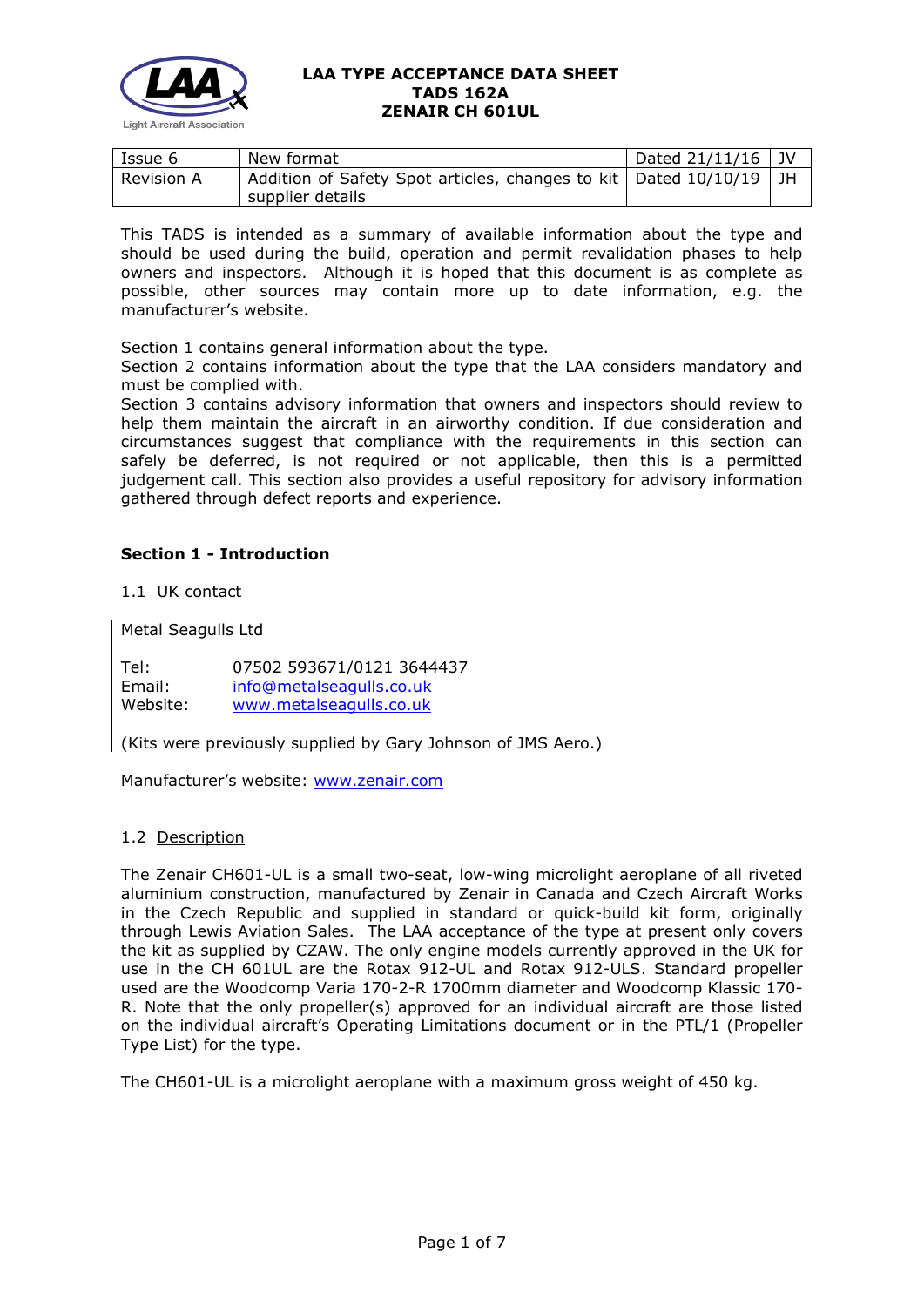

# **Section 2 – Mandatory information for owners, operators and inspectors**

At all times, responsibility for the maintenance and airworthiness of an aircraft rests with the owner. Condition No 3 of a Permit to Fly requires that: *"the aircraft shall be maintained in an airworthy condition".* 

### 2.1 Fast Build Kit 51% Compliance

The technical leaflet TL.11 shows the contents of the accepted fast build kit. Note that it is essential that the fuselage turtle-decks and the closing skins for all flying surfaces are supplied in un-rivetted condition so that the inspector is able to inspect the 'open' assemblies and so that the builder is tasked with riveting these skins in place as part of the 'major portion' requirements.

At this time, use of the CZAW 'builder assist program' is not acceptable pending agreement over the extent of work which can be done with commercial assistance without compromising the 'major portion' rule.

## 2.2 Build Manual

Drawings – CZAW supplied version of Zenair CH601-UL drawings, plus supplement describing installation of split flaps which are mandatory on the CH 601UL in the UK to achieve microlight stall speed requirement.

Construction Manual 'Building your own Zenair CH601'.

## 2.3 Build Inspections

Build inspection schedule 2 (Metal aircraft). Inspector approval codes A-A, A-M, K or M. Inspector signing off final inspection also requires 'first flight' endorsement

#### 2.4 Flight Manual

CH601 Flight Manual available from Zenair. Note also applicable CZAW flight manual supplement regarding use of the split flaps on the CH 601UL variant.

#### 2.5 Mandatory Permit Directives

None applicable specifically to this aircraft type.

Also check the LAA website for MPDs that are non-type specific (TL2.22).

#### 2.6 LAA Required Modifications (including LAA issued AILs, SBs, etc)

Several modifications were required by the LAA for acceptance of the type in the UK, as follows:

[LAA-162A-001](http://www.lightaircraftassociation.co.uk/engineering/TADs/162A/MOD162A001-007.pdf) Flap operating lever wall thickness increase to 0.058" (CZAW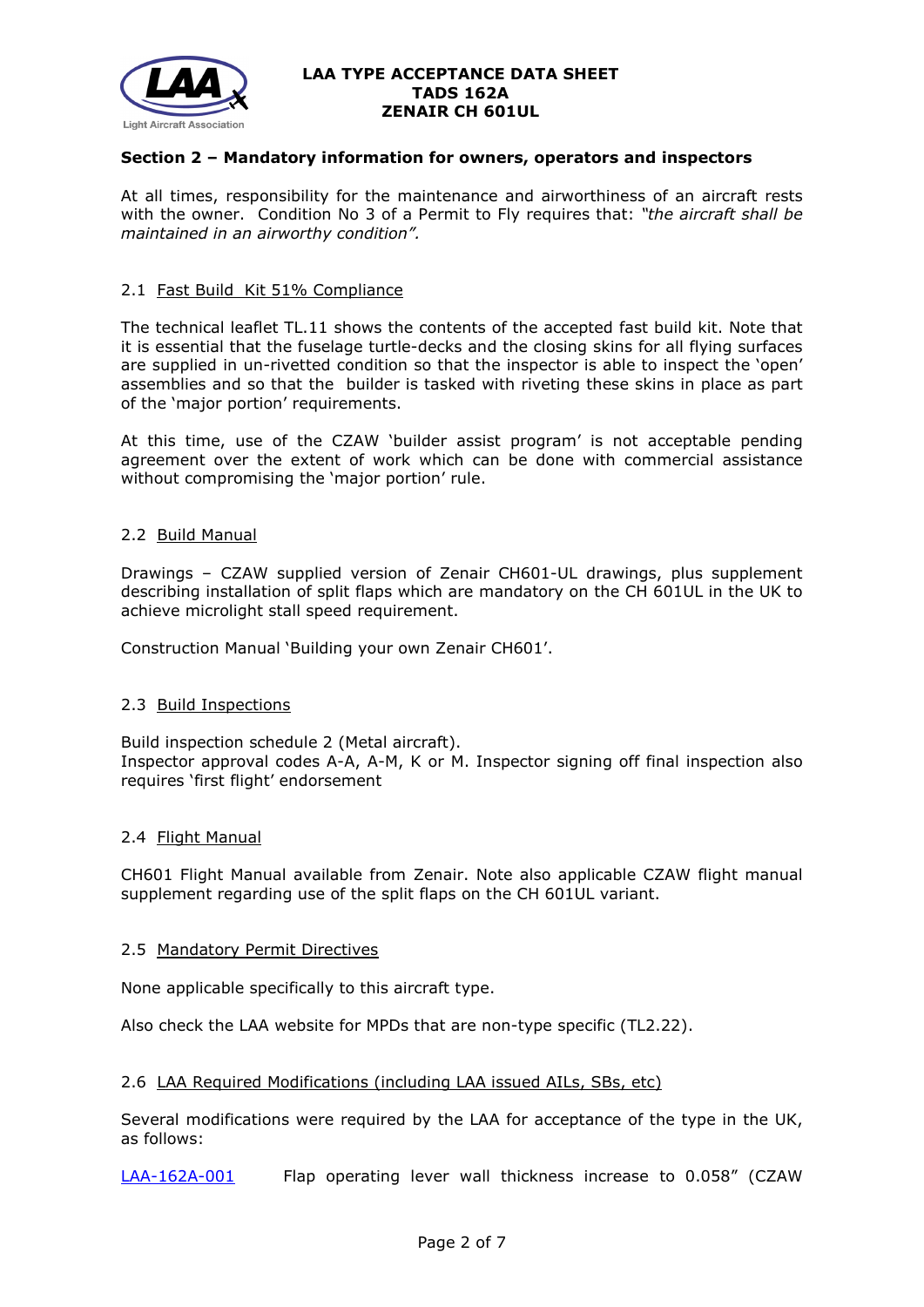

| LAA-162A-002 | supply)<br>Firewall moved forward 50mm to improve cg position<br>(optional/recommended) |
|--------------|-----------------------------------------------------------------------------------------|
| LAA-162A-003 | Ensure low friction in elevator/rudder controls                                         |
| LAA-162A-004 | Addition of nosewheel centring springs (n/a to tailwheel version)                       |
| LAA-162A-005 | Flying control system, substitution of aircraft turnbuckles in                          |
|              | control cables.                                                                         |
| LAA-162A-006 | Modification to side-hinged canopy latching to prevent accidental                       |
|              | opening.                                                                                |
| LAA-162A-007 | Centre of gravity rear limit restricted to 17.5 inches aft of datum.                    |
|              |                                                                                         |

Additional mandatory bulletins issued by LAA:

| MOD/Prop/04-005 | Mandatory change to Woodcomp Klassic Propellers to replace any   |  |  |
|-----------------|------------------------------------------------------------------|--|--|
|                 | blades prior to serial number 600.                               |  |  |
| MOD/162/008     | Zenair 601 Fuel Cocks (Andair fuel cock to be fitted if stops or |  |  |
|                 | detents not satisfactory with existing fuel cock).               |  |  |
| MOD/162A/009    | Engine frame cracking                                            |  |  |

Letter to owners dated 5.11.03 stating that a vapour return line must be fitted to the fuel system if unleaded Mogas fuel is to be used. This returns the excess fuel and vapour to the main fuel tank. Returning it to the fuel supply pipe downstream of the tank outlet is not acceptable.

With the centre of gravity rear limit being 17.5 inches aft of datum (and particularly as restricted by LAA to 16.5" on HD model due to longitudinal stability requirements) it is recommended that when using the Rotax 912-UL or 912-ULS engine, the option of the firewall being moved forward 50mm to improve empty cg position is used to allow more baggage to be carried in the baggage bay behind the seats without falling outside the rear cg limit. Otherwise the baggage weight capability may be very restricted especially when flying with a passenger.

# 2.7 Additional engine operating limitations to be placarded or shown by instrument markings

Notes:

- Refer to the engine manufacturer's latest documentation for the definitive parameter values and recommended instruments.
- Where an instrument is not fitted, the limit need not be displayed.

With Rotax 912-ULS engine:

Maximum CHT: 135°C Max Coolant Temp: 120°C (with 50/50 Glycol/water coolant) Oil Temp Limits: 50°C to 130°C (Normal 90-110°C) Oil Pressure: 2-5 Bar Minimum Fuel Pressure: 0.15 bar

With Rotax 912-UL engine:

Maximum CHT: 150°C Max Coolant Temp: 120°C (with 50/50 Glycol/water coolant) Oil Temp Limits: 50°C to 140°C (Normal 90-110°C) Oil Pressure: 2-5 Bar Minimum Fuel Pressure: 0.15 bar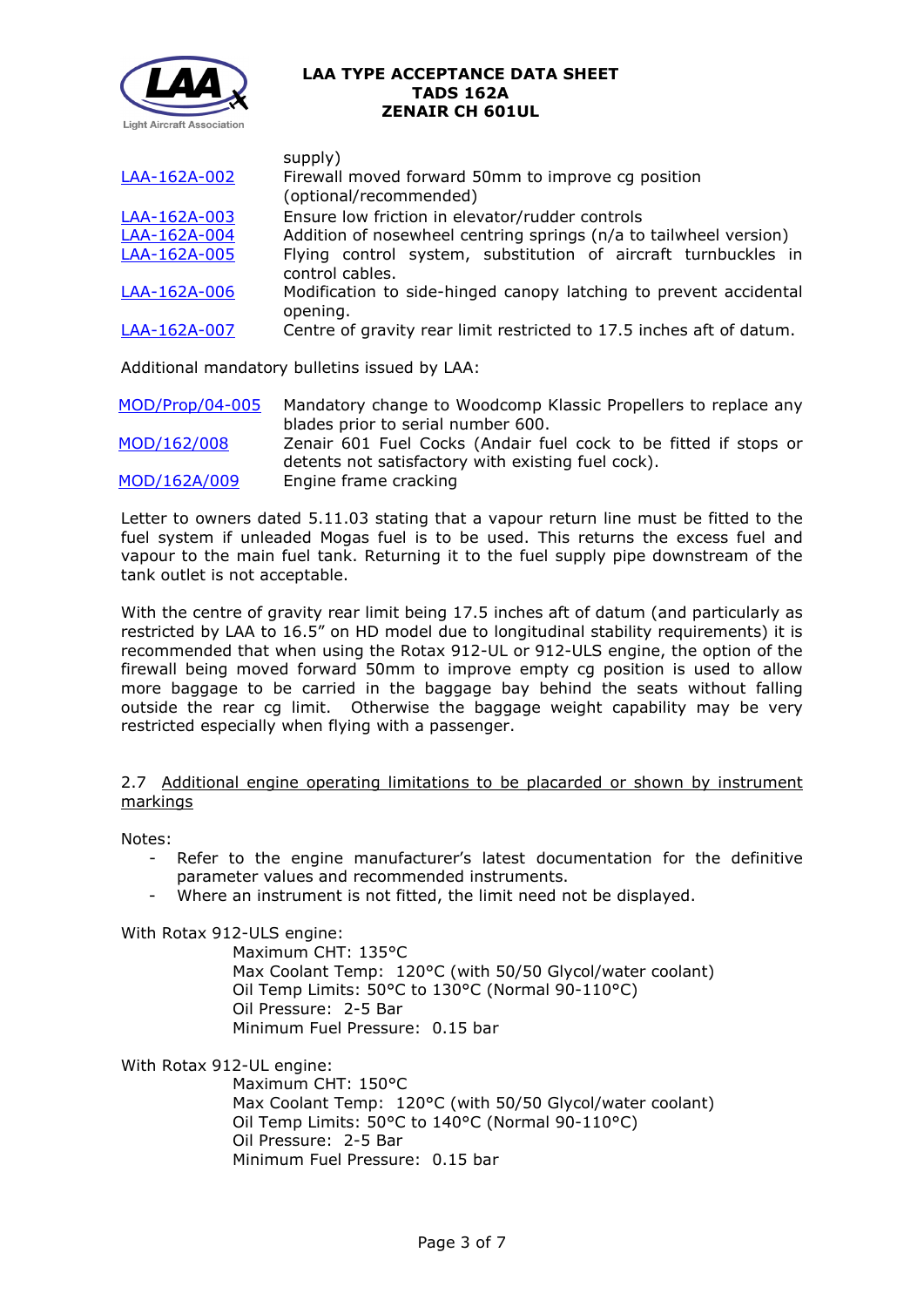

# 2.8 Control surface deflections

| Ailerons     | Up: 12-15°    |
|--------------|---------------|
|              | Down: 12-15°  |
| Elevators    | Up: 27-32°    |
|              | Down: 27-32°  |
| Elevator tab | Up: 30°       |
|              | Down: 30°     |
| Rudder       | Left: 23-28°  |
|              | Right: 23-28° |
|              | Down: 30-35°  |

## 2.9 Operating Limitations and Placards

(Note that the wording on an individual aircraft's Operating Limitations document takes precedence, if different.)

- 1. Maximum number of occupants authorised to be carried: Two
- 2. The aircraft must be operated in compliance with the following operating limitations, which shall be displayed in the cockpit by means of placards or instrument markings:
	- 2.1 Aerobatic Limitations The aeroplane is permitted to fly only for non-aerobatic operation. In this context, non-aerobatic operation includes: i) any manoeuvre necessary for normal flying. ii) intentional stalls from level flight. iii) steep turns in which the angle of bank does not exceed 60 degrees. Intentional spinning is prohibited.
	- 2.2 Loading Limitations Maximum Total Weight Authorised: 450 kg CG Range: 11 inches to 17.5 inches aft of datum point Datum Point is: the leading edge of the wing
	- 2.3 Engine Limitations Maximum Engine RPM: 5800 Maximum continuous engine RPM: 5500
	- 2.4 Airspeed Limitations Maximum Indicated Airspeed ( $V_{NE}$ ): 150 mph Flap limiting speed: 70 mph
	- 2.5 Other Limitations The aircraft shall be flown by day and under Visual Flight Rules only.

Additional Placards:

"Occupant Warning - This Aircraft has not been Certificated to an International Requirement"

A fireproof identification plate must be fitted to fuselage, engraved or stamped with aircraft's registration letters.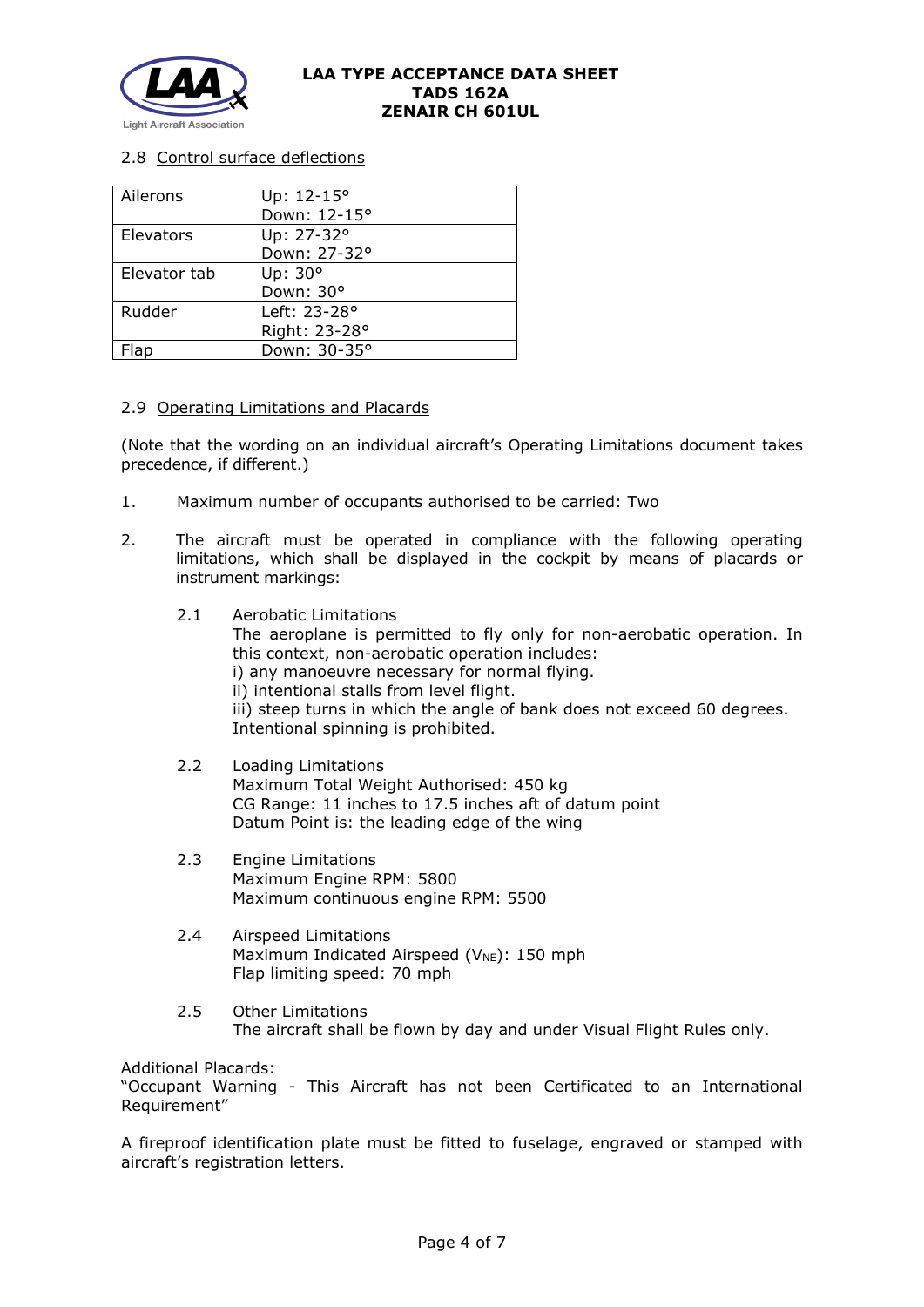

As a microlight aircraft, additional microlight weight placard must be fitted as described in TL2.11 regarding empty weight and payload.

### 2.10 Maximum permitted empty weight

| Model           | Enaine        | Maximum empty weight |
|-----------------|---------------|----------------------|
| <b>CH 601UL</b> | Rotax 912-UL  | 268 kg               |
| <b>CH 601UL</b> | Rotax 912-ULS | 265 kg               |

## **Section 3 – Advice to owners, operators and inspectors**

## 3.1 Maintenance Manual

Nil. In the absence of a manufacturer's schedule for the airframe, refer to LAMS schedule. For airframe rigging information consult build manual and drawings. For engine maintenance consult engine manufacturer's schedule.

## 3.2 Standard Options

Standard CZAW options:

- Nosewheel or tailwheel undercarriage
- Use of CH601XL type engine cowlings with either propshaft extension as shown on drawing 6-EO-3CZ or 6-EO-4CZ depending on propeller type
- Optional wing tanks per drawing 6-WT-1 and 6-FT-1
- CZAW forward hinged canopy, drawings CF-1 and CF-14 refer.
- Hinged rather than 'hingeless' ailerons

## 3.3 Manufacturer's Information (including Service Bulletins, Service Letters, etc)

In the absence of any over-riding LAA classification, inspections and modifications published by the manufacturer should be satisfied according to the recommendation of the manufacturer. It is the owner's responsibility to be aware of and supply such information to their Inspector.

Zenair's newsletter 'Zenair News' provides advice on building and operating Zenairs of all kinds, but Zenair have not promulgated service bulletins as such.

## 3.4 Special Inspection Points

- Elimination of undue friction in rudder control system and nosewheel steering. In order for the rudder to self-centre in flight and for the aircraft to meet normal directional stability requirements, it is essential to avoid undue friction in the rudder controls. This involves attention to the lubrication of the system, avoiding over-tight fits and the correct setting up of the rudder cable tensions, which should be carried out with the aircraft jacked up so that the nosewheel is off the ground to simulate the flight case.
- Elimination of undue friction in the elevator control system. In order to achieve positive pitch stability is important to avoid undue friction in the elevator controls. This is achieved through proper attention to lubrication, avoiding over-tight fits and correct elevator cable tensions. Elevator cable tension may tend to vary slightly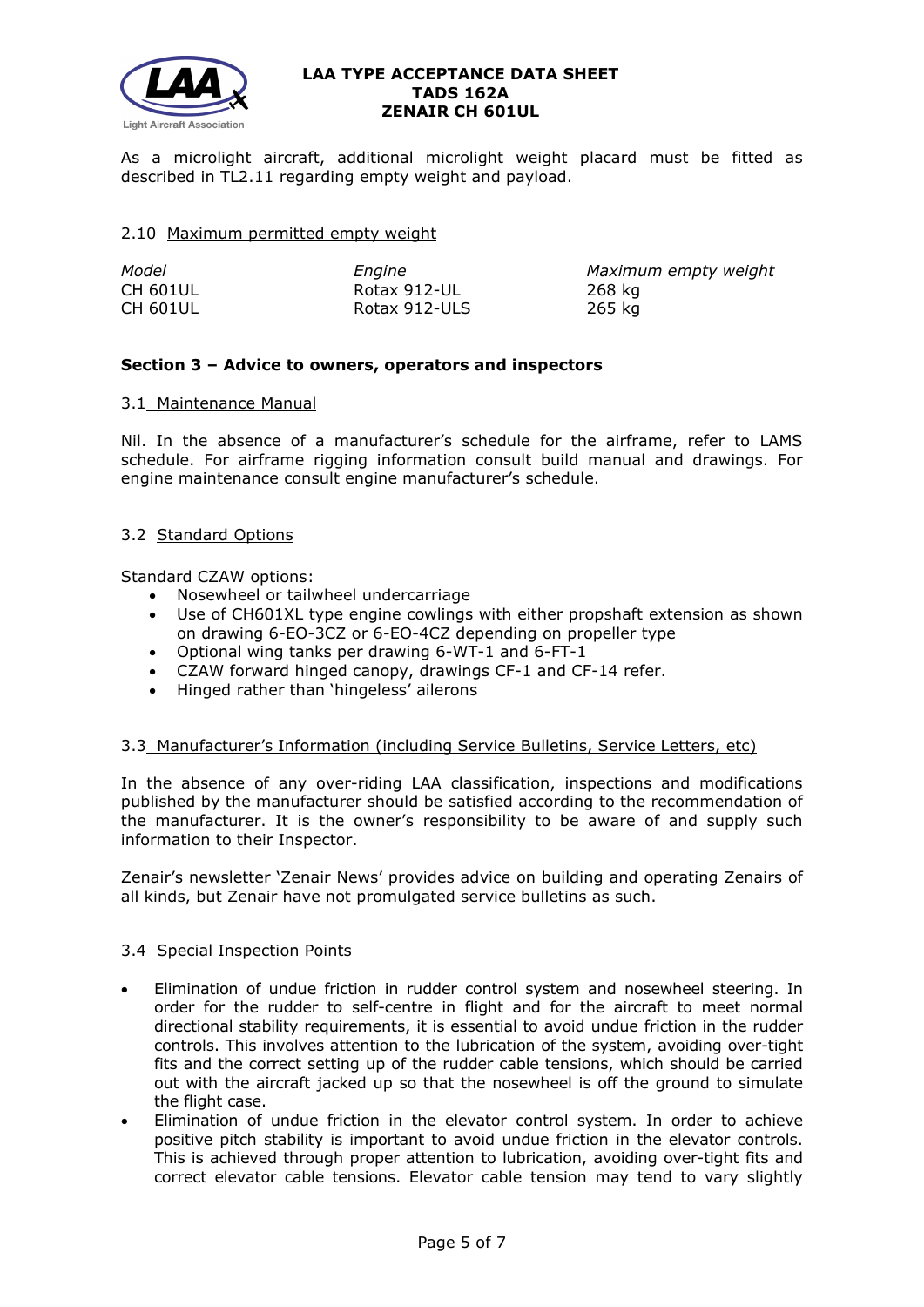

with elevator position. Elevator cables which are slightly loose at extreme travel are preferable to rigging them so that they are excessively tight around the neutral position, causing additional control friction.

- The throttle spring on the carburettor must be adjusted so that the system does not have a strong tendency to spring to 'full throttle' when the throttle knob is released, or require a strong pull to keep it in the closed position.
- If Rotax engine fitted, Rotax 912 series installation checklist to be completed (apart from flight test section) as part of final inspections prior to applying for Permit to Fly.
- On the closely related CH601HD model, cracks have been found in service of the engine mount at its attachment to the firewall, in the mount itself under the engine and of the brackets behind the firewall which support the engine mount bolts. Inspect these areas regularly for any signs of cracks developing. See also MOD/162A/009 regarding the same problem.
- Corrosion problems have been reported in service with some airframes which had not been fully primed prior to assembly of the components. Inspect airframe for signs of corrosion developing and ensure that structural integrity has not been compromised. Treat any corrosion before it becomes widespread, if necessary by replacing corroded parts with new.
- Riveted sheet aluminium construction. Care is required in interpreting the drawings, the dimensioning being vague in some areas with a possibility of errors creeping in on such major features as the location of the firewall bulkhead. Anticipate later build stages and check dimensions/fit of parts carefully prior to bending, cutting or drilling.
- Widespread use is made of Avex rivets using riveting techniques specially developed by Zenair and NOT APPLICABLE to other types of aircraft including use of Avex blind countersunk rivets into non-countersunk holes, and solid rivets set using flat dolly on mushroom head. Zenair permit the use of non-radiused (sharp corner) aluminium angle extrusions for primary structure (contrary to normal aviation practise using radiused material) and inspectors should be vigilant for the appearance of cracks in such structure.
- Care must be taken to avoid warps in the wings once the wing skins are 'drilled off', any warps are there for the duration. The build manual is not detailed regarding engine installation and inspectors should take care to check that standard UK practices have been followed with regard to engine installation, fuel system, etc. Refer to engine installation manual as appropriate. For UK-built examples, it is recommend that suitable corrosion protection of the aluminium airframe is used throughout, e.g. epoxy primer on aluminium parts and assembly compound where steel parts assembled to aluminium parts.
- Maintenance is typical of riveted aluminium airframes. The only reported snags are failure of plastic nosewheel hub and wear in undercarriage sliding bearings/alignment slots. Pay attention to simple metal-to-metal bearings in the control system, undercarriage, etc, to be kept well lubricated and checked in particular for signs of wear. Plastic nosewheels, if fitted, to be checked carefully for signs of overstress/failure of hub.

# 3.5 Operational Issues

The following Safety Spot articles are relevant to Zenair aircraft

*Light Aviation* issue [November 2012](http://www.lightaircraftassociation.co.uk/2012/Magazine/November/Safety%20Spot%20Nov.pdf) *Rudder bar failure*

Rudder bar on plans built example of type found to be constructed from an earlier version of drawings with thinner wall thickness.